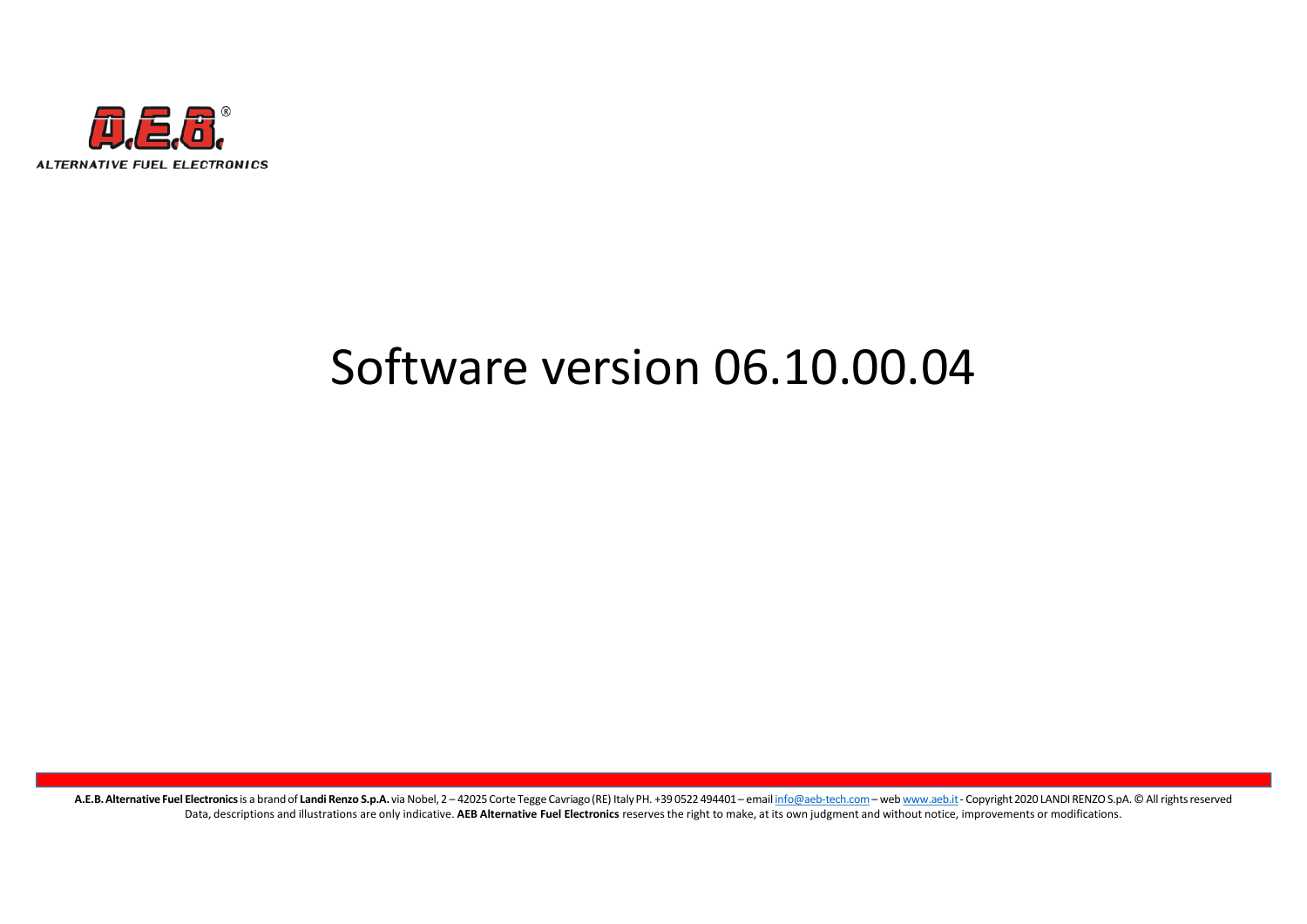The changes introduced in the software version 06.10.00.04 are the follows:

- On CHANGE-OVER page:
	-
	-
- ges introduced in the software version 06.10.00.04 are the follows:<br>ANGE-OVER page:<br>- in TYPE OF CHANGE-OVER, the START ON GAS and MONOFUEL options have been introduced.<br>- EMERGENCY START ALLOWED and RESET START options ha The changes introduced in the software version 06.10.00.04 are the follows:<br>
• On CHANGE-OVER page :<br>
• In TYPE OF CHANGE-OVER, the START ON GAS and MONOFUEL options have been introduced.<br>
• On MODIFY CARB. page the ENABLE has been introduced. Frie changes introduced in the software version 06.10.00.04 are the follows:<br>
• On CHANGE-OVER page:<br>
• In TYPE OF CHANGE-OVER, the START ON GAS and MONOFUEL options have been introduced.<br>
• On MODIFY CARB. page the ENABLE ges introduced in the software version 06.10.00.04 are<br>ANGE-OVER page:<br>- in TYPE OF CHANGE-OVER, the START ON GAS and MONOF<br>- EMERGENCY START ALLOWED and RESET START options ha<br>DIFY CARB. page the ENABLES COMPLETE RESET OF ges introduced in the software version 06.10.00.04 are the<br>ANGE-OVER page:<br>- in TYPE OF CHANGE-OVER, the START ON GAS and MONOFUEL<br>- EMERGENCY START ALLOWED and RESET START options have b<br>DIFY CARB. page the ENABLES COMPLE ges introduced in the software version 06.10.00.04 are<br>ANGE-OVER page:<br>- in TYPE OF CHANGE-OVER, the START ON GAS and MONOF<br>- EMERGENCY START ALLOWED and RESET START options ha<br>DDIFY CARB. page the ENABLES COMPLETE RESET O ges introduced in the software version 06.10.00.04 are<br>ANGE-OVER page:<br>- in TYPE OF CHANGE-OVER, the START ON GAS and MONOFI-<br>- EMERGENCY START ALLOWED and RESET START options has<br>DDIFY CARB. page the ENABLES COMPLETE RESE ANGE-OVER page:<br>- in TYPE OF CHANGE-OVER, the START ON GAS and MONOF<br>- EMERGENCY START ALLOWED and RESET START options ha<br>DIFY CARB. page the ENABLES COMPLETE RESET OF ERRORS<br>en introduced.<br>ONS page has been introduced<br>VIC
- EMISSIONS page has been introduced
- On SERVICE page the option STOP EDIT CONFIGURATION has been introduced.
- SERVICE page the option STOP EDIT CONFIGURATION has been introduced.<br>
SERVICE page the new firmwares hat manage the new functions included in the software, the firmwares are loaded<br>
ing the software installation and are as during the software installation and are as follows:
	-
	-
	-
	-
	-

It has to be update the control units with these FW if you want to make functionally all the changes made.

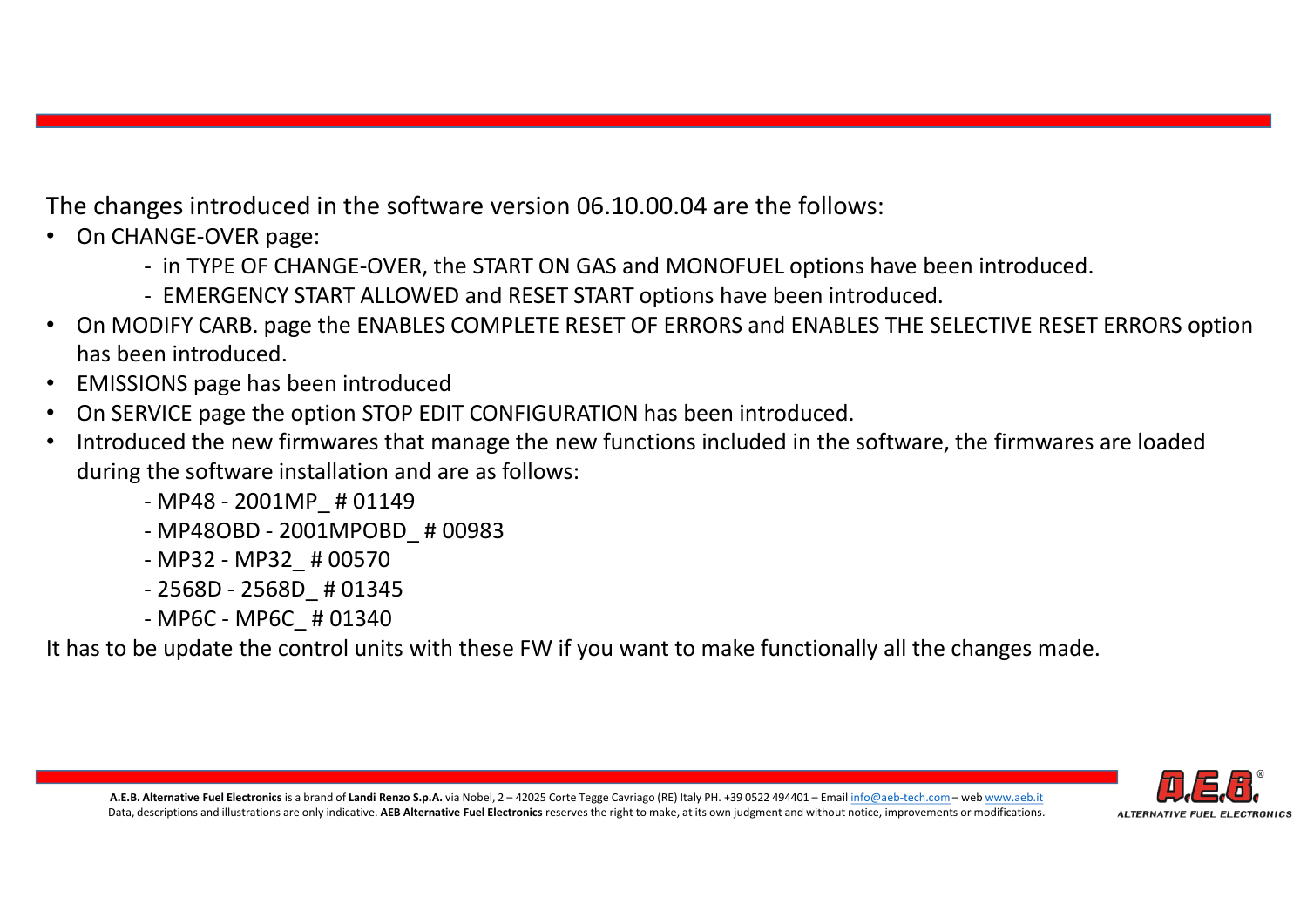# TYPE OF CHANGE-OVER

- **SELECT THE SELECT THE OF CHANGE-OVER**<br>Select two new options:<br>- START ON GAS: selecting this option the control unit starts directly on gas but everything<br>- START ON GAS: selecting this option the control unit starts dire else remains unchanged, so once the engine is started the control unit functions do not change compared to when is select the change-over in acceleration or deceleration. Obviously when this option is selected, all the parameters that determine the transition to gas disappear, such as the temperature for the change-over or the rpm threshold for the change-over. TYPE OF CHANGE-OVER<br>
In CHANGE-OVER page on TYPE OF CHANGE-OVER it has been introduced the possibility to<br>
select two new options:<br> **START ON GAS:** selecting this option the control unit starts directly on gas but everyth
- A.E. Seappers, such as the temperature for the change-over or the rpm threshold for<br>
YOPTEL: selectronic this copium that control unit VIII noted the monoformation of the monoformation of the stress of the fuel monoformati and therefore in addition to starting with gas, ALL the petrol-related functions will be deactivated. So it will not possible to change back to petrol mode by the switch who will only function as a level indicator, moreover it will not be possible to use all the temporary petrol or petrol contributions functions and the control unit will not change back to petrol for low gas pressure

ATTENTION: in this mode the automatic contributions at high revolutions are not given if the petrol injection time reaches the cycle time, in this condition the gas injector will remains constantly open and it will be not possible to control the carburation with the risk of damaging the engine.

It is therefore important to check that this condition is not reached at high revolutions using a correct gas injector nozzle



| Type of change-over | lonofuel |
|---------------------|----------|
| <b>Priming time</b> | s        |

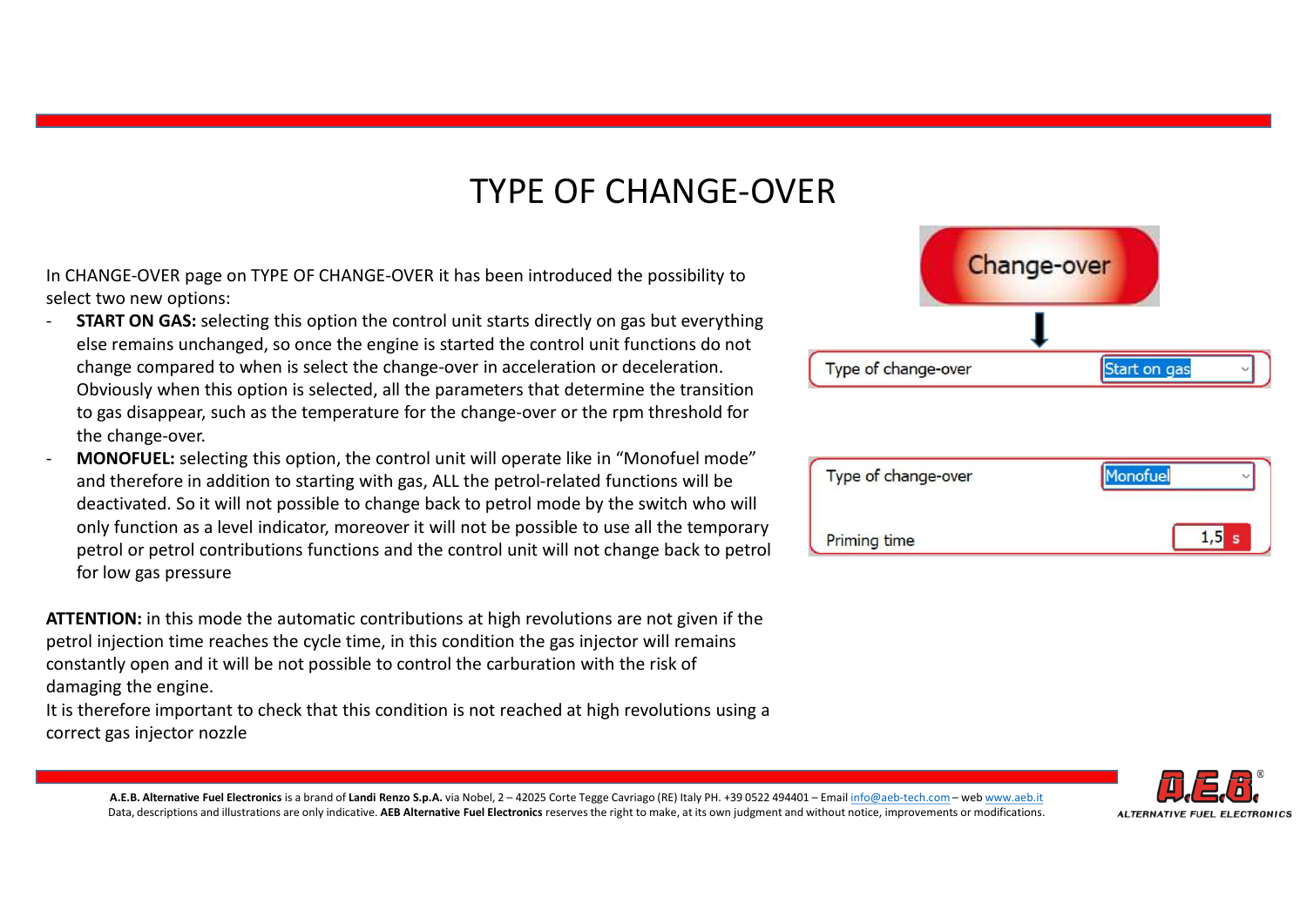# EMERGENCY START ALLOWED and RESET START options

introduced:

- A.E. Alternative Fuel Electronics Electronics INCREGITY START ALLOWIDE is possible to change this number of emergency starts.<br>
The magnity stats allowed the Electronics is a brand of Landi Renzo S.p. Alternative Fuel Cort EMERGENCY START ALLOWED : all the AEB ECUs has the possibility to do the emergency start directly in gas, this possibility can be used if the car have some problem and it can't start in petrol. With the option EMERGENCY START ALLOWED is possible to limit the **Finance 2** Emergency starts allowed emergency starts that the ECU can do. In the new ECUs the number of emergency starts is set at 255 (it mean infinite ) but is possible to change this number and limit the Emergency starts allowed emergency starts. For example if you set 10, the ECU can do 10 emergency starts and after will not possible to do it again. The first number indicate how many emergency start the ECU made.
- **RESET START:** the RESET START button can be used to do the reset number of emergency starts





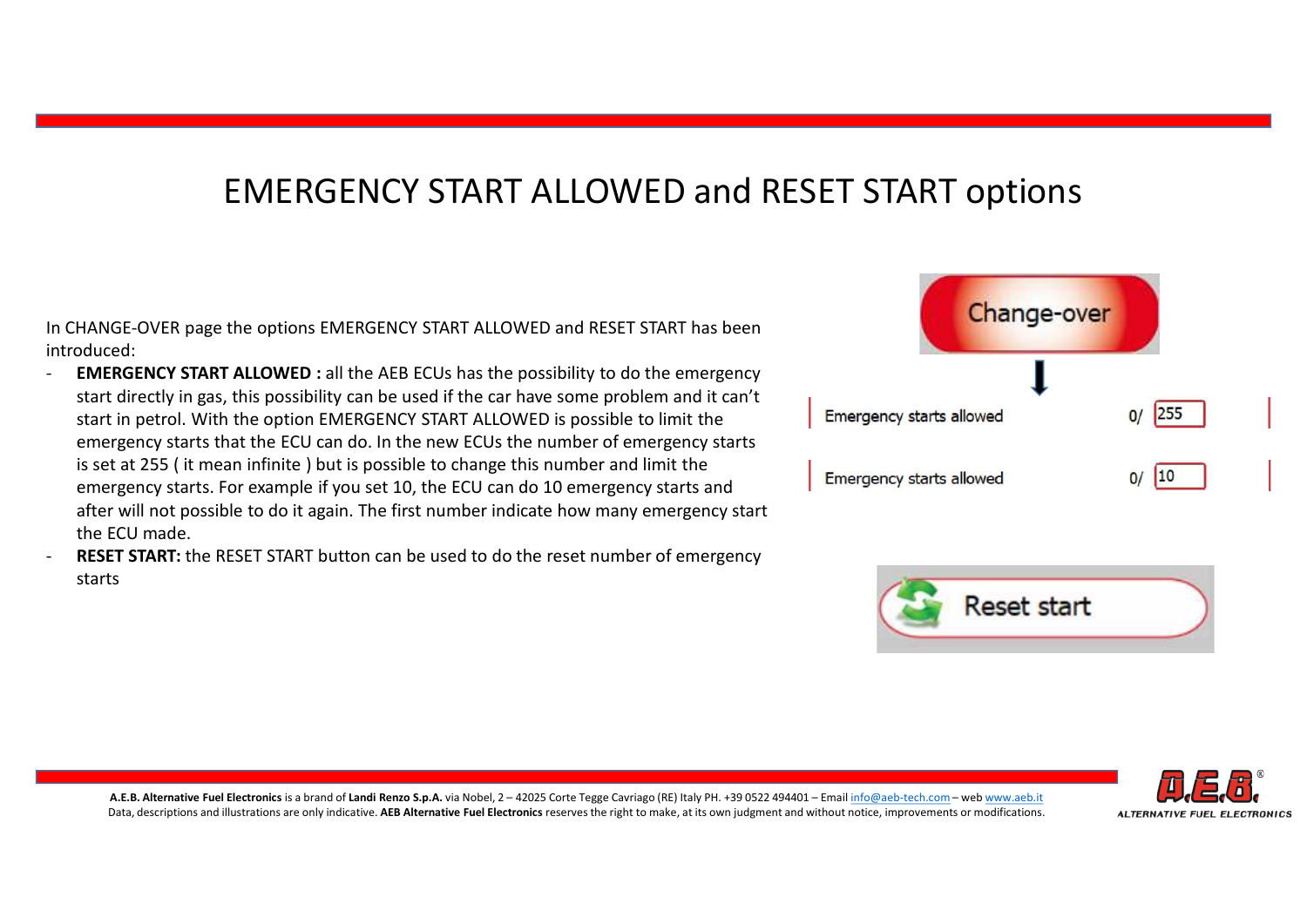MODIFY CARB. — RESET ERROR OPTIONS<br>ABLES COMPLETE RESET OF ERRORS and ENABLES THE<br>roduced, these options are present only on ECU that<br>possed, these options are present only on ECU that MODIFY CARB.<br>
In MODIFY CARB. page the options ENABLES COMPLETE RESET OF ERRORS and ENABLES THE<br>
SELECTIVE RESET ERRORS has been introduced, these options are present only on ECU that<br>
have OBD connection and is possible t  $\begin{array}{l|l} \textsf{MODIFY CARS}, \textsf{PARS} \textsf{AD} \textsf{AD} \textsf{AD} \textsf{AD} \textsf{AD} \textsf{AD} \textsf{AD} \textsf{AD} \textsf{AD} \textsf{AD} \textsf{AD} \textsf{AD} \textsf{AD} \textsf{AD} \textsf{AD} \textsf{AD} \textsf{AD} \textsf{AD} \textsf{AD} \textsf{AD} \textsf{AD} \textsf{AD} \textsf{AD} \textsf{AD} \textsf{AD} \textsf{AD} \textsf{AD} \textsf{AD} \textsf{AD} \textsf{AD} \textsf{AD} \textsf{AD} \textsf$ OBD of the car.

- **ENABLES COMPLETE RESET OF ERRORS:** enabling this option the GAS ECU, only during the functioning on gas, do the erasing of errors present in the petrol ecu
- ALE ARIENT HALF ARE ART ENGUAS : channing may proportine cash is the search, only during the particular of the search of errors and the command of reset only if the petrol ECU memorize one of these<br>
CAS ECU will send the c ENABLES THE SELECTIVE RESET ERRORS : enabling this option the GAS ECU, only during the GAS ECU will send the command of reset only if the petrol ECU memorize one of these **Fig. 1** Enables the selective reset of errors error: **MODIFY CARB.**<br>
In MODIFY CARB. page the options ENABLES COMPLETE RESET OF ERR<br>
SELECTIVE RESET ERRORS has been introduced, these options are present<br>
horeon CBD connection and is possible to enable these option only if th MODIFY CARB.<br>
In MODIFY CARB. page the options ENABLES COMPLETE RESET OF ERR<br>
SELECTIVE RESET ERRORS has been introduced, these options are pres<br>
have OBD connection and is possible to enable these option only if the<br>
OBD **MODIFY CARB.**<br>
In MODIFY CARB. page the options ENABLES COMPLETE RESET OF ERR<br>
SELECTIVE RESET ERRORS has been introduced, these options are present<br>
have OBD connection and is possible to enable these option only if the 11 MODIFY CARB. page the options ENABLES COMPLETE RESET OF ERN<br>SELECTIVE RESET ERRORS has been introduced, these options are presons<br>obb of the car.<br>OBD connection and is possible to enable these option only if the<br>OBD of In MODIFY CARB. page the options ENABLES COMPLETE RESET OF ERRORS and ENABLES<br>SELECTIVE RESET ERRORS has been introduced, these options are present only on EQ<br>now OBD connection and is possible to enable these option only In MODIFY CARB. page the options ENABLES COMPLETE RESET OF ERRORS and ENABLES SELECTIVE RESET ERRORS has been introduced, these options are present only on EC<br>
have OBD connection and is possible to enable these options ar
- 
- 
- 
- 
- 
- 

If in petrol ECU there isn't one of these errors the GAS ECU will not send the erasing command.

Warning: enable this option only during vehicle testing or tuning, leaving this option enabled during normal operation could cause damage to the car.





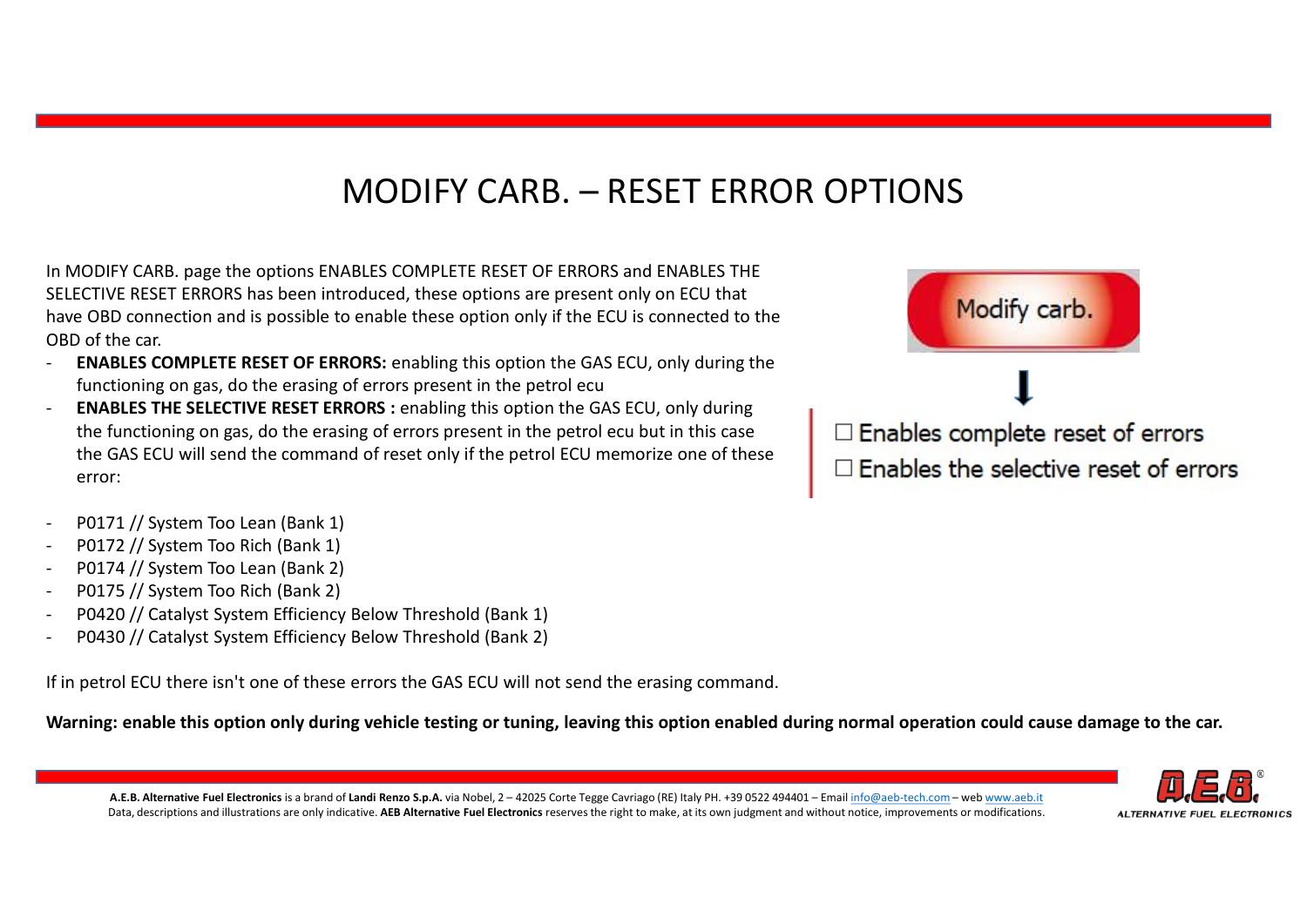# EMISSIONS page

EMISSIONS page has been introduced on the page list present in VEHICLE CONFIGURATION.

- EMISSIONS page has been introduced on the page list present in VEHICLE CONFIGURATION.<br>In these page there are the following options:<br>- **EXIT CUTOFF LEANING**: with this parameter is possible to change the quantity of gas<br>in injected, compared to the gas map, in the moment that the engine exit from cut-off condition. The value inserted here is a percentage referred of the K value present in the gas map, when the engine exit from cut-off the gas ECU, to determinate the gas time injection, **EMISSIONS page**<br>sticking a mass been introduced on the page list present in VEHICLE CONFIGURATION.<br>INTECTIONE TREATING: with this parameter is possible to change the quantity of gas<br>injected, compared to the gas map, in t percentage EMISSIONS page has been introduced on the page list present in VEHICLE CONFIGURATION.<br>
SESIONS page has been introduced on the page list present in VEHICLE CONFIGURATION.<br>
EXIT CUTOFF LEANING: with this parameter is possib In triese page there are the lollowing options.<br> **EXIT CUTOFF EEAINNG**: with this parameter is possible to change the quantity of gas<br>
condition. The value inserted to ree is a percentage referred of the K value present in
- LEANING NUMBER INJECTIONS: this value is the number of injections during which the gas Exit cutoff leaning
- **GAS INJECTION IN CUTOFF:** Sometimes, during the CUTOFF, the gas pressure could increase a lot compared to the normal pressure of work, this condition could cause some problem of stalling during the exit from CUTOFF. This options can used to discharge the high gas pressure during CUTOFF condition to solve this problem.
- **RPM:** this is the threshold RPM above which the strategy is enabled
- 

Warning: GAS INJECTION IN CUTOFF could cause some jerks during the CUTOFF, is necessary to verify better this conditions. To avoid this problem we suggest to set a low values of time gas injection